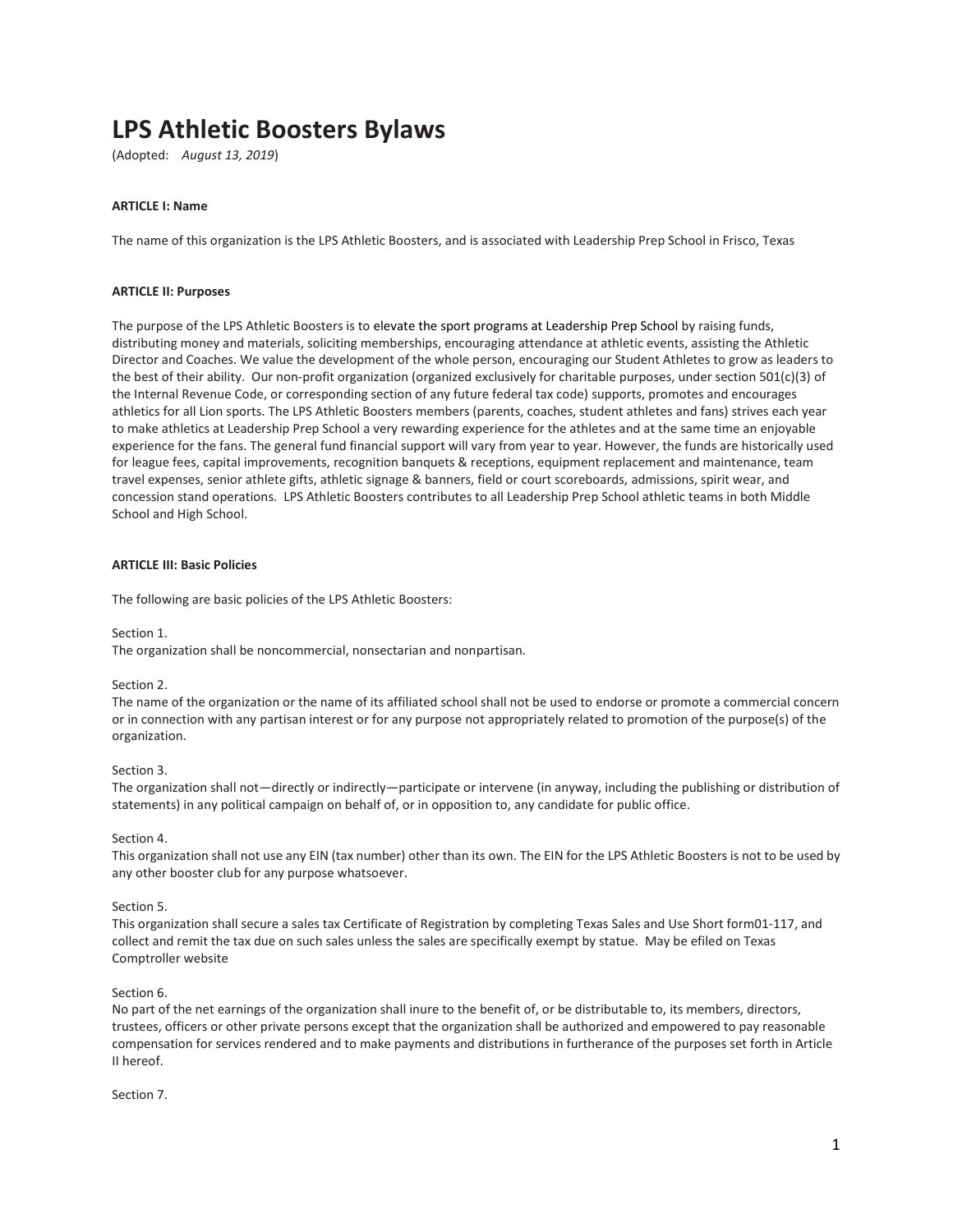This organization shall prohibit voting by proxy.

Section 8.

No part of the membership roster of this organization shall be sold to any entity or exchanged for any services or products without the approval of the majority of the general membership.

# Section 9.

Dissolution of this organization:

- a. After paying or adequately providing for the debts and obligations of the organization, the remaining assets shall be distributed to one or more nonprofit funds, foundations or organizations which have established their tax exempt status under Section 501(c)(3) of the Internal Revenue Code and affiliated with Leadership Prep School Athletics.
- b. Shall cease and desist from the further use of any name that implies or connotes association with LPS Athletic Boosters.
- c. Carry out promptly all proceedings necessary or desirable for the purpose of dissolving this organization.

# Section 10.

This organization shall keep such permanent books of account and records as shall be sufficient to establish the items of gross income, receipts and disbursements of the organization. Such books of account and records shall at all reasonable times be open to inspection by its members.

# Section 11.

Only members who have paid dues for the current membership year (school year) may participate in the business of that association.

# **ARTICLE IV: Members and Dues**

# Section 1.

Membership in this organization shall be made available without regard to race, color, creed or national origin.

# Section 2.

A person's paid membership dues allow membership in the organization from July 1 to June 30 of each school calendar year.

# Section 3.

Upon payment of annual dues, a person shall have membership in the organization for one year.

# Section 4.

Team Representatives

- a. There shall be one (1) Team Representative to the LPS Athletic Boosters for each male and each female sport supported by Leadership Prep School.
- b. All members of the LPS Athletic Boosters are eligible to serve as a Team Representative provided their student athlete is a member of that team.
- c. The Team Representative shall be selected by general agreement between the LPS Athletic Boosters Executive Board and the coach/coaches of the particular team they are chosen to represent.
- d. The Team Representative's responsibilities include, but are not limited to:
	- 1. Supporting the fundraising efforts of the LPS Athletic Boosters (this includes team fundraisers).
	- 2. Communicating the actions/needs of the team they represent to the LPS Athletic Booster Board at the monthly meetings.
	- 3. Communicating the actions/need of the LPS Athletic Boosters to their respective teams.
	- 4. Supporting, promoting and maintaining a high standard of integrity and good sportsmanship in all athletic activities of Leadership Prep School.
	- 5. Encouraging good will and fraternal spirit among members of the LPS Athletic Boosters.

# Section 5.

Standing Board Members

- a. The Secondary School Principal and Athletic Director of Leadership Prep School shall retain a permanent position on the Board but shall not be considered voting members of the LPS Athletic Boosters. This is an honorary membership, no fees will be collected for this membership.
- b. Recommendations made by the Athletic Director of Leadership Prep School shall be given elevated consideration in all matters.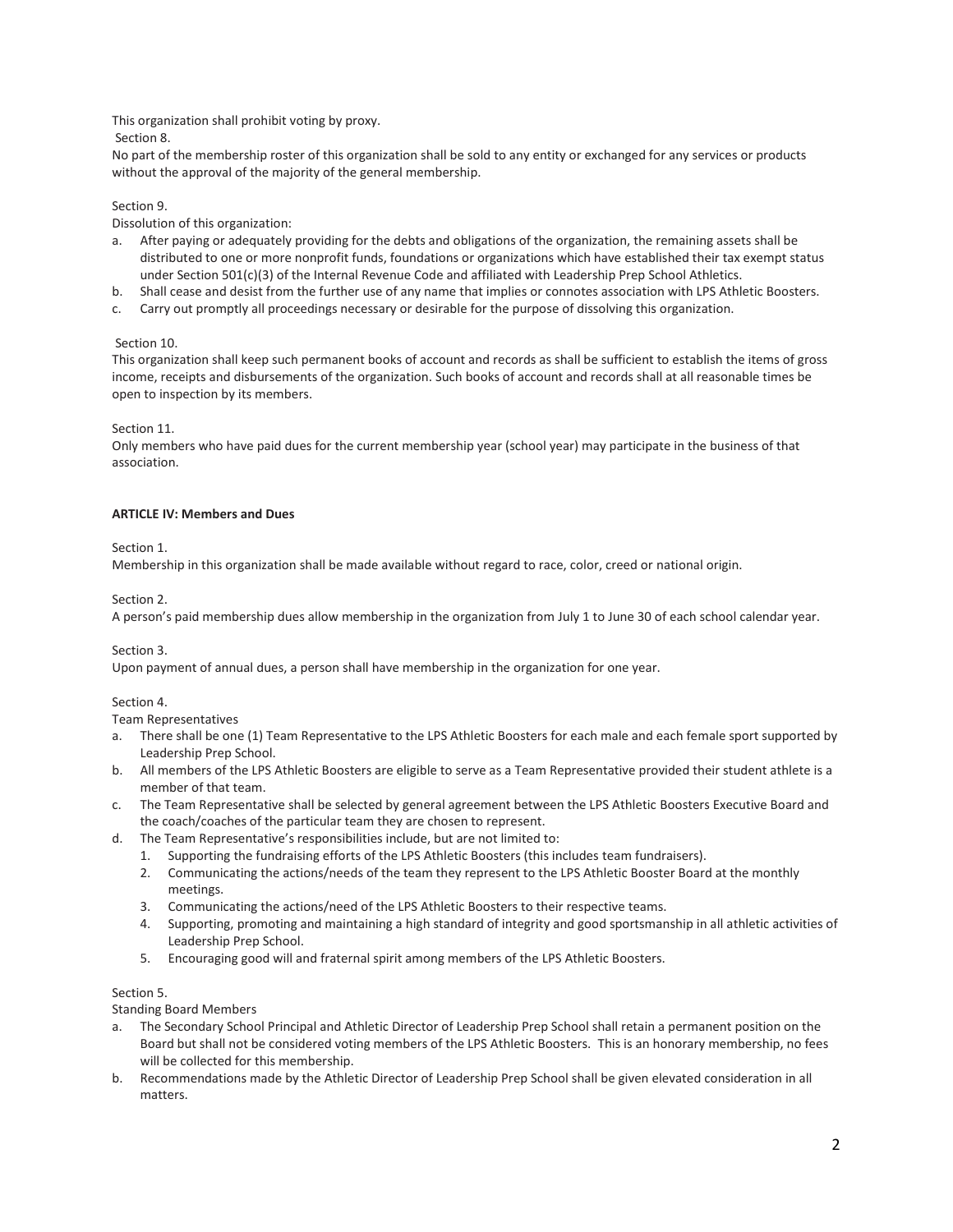# **ARTICLE V: Officers and Their Election**

## Section 1.

Each officer must be a member of this organization.

## Section 2.

No officer shall be married to another officer. No officer may be a sibling of another officer. No officer shall be a signer for any checks that are payable to any of his family members.

# Section 3.

Officers and their election

- a. The officers of this organization shall consist of a president, vice president, a secretary, and treasurer/co-treasurers. These officers constitute the Executive Board.
- b. Officers shall be elected by ballot in the month of February or March. However, if there is but one nominee for an office, election for that office shall be by voice vote. Elections shall be by plurality.
- c. An individual must be a member prior to taking office.
- d. Officers shall assume their official duties following the close of the school year and shall serve a term of one year or until their successors are elected.
- e. No officer shall serve in the same office for more than two consecutive terms. One who has served more than one-half of a term shall be credited with having served that term.

## Section 4.

Nominating Committee:

- a. There shall be a nominating committee elected by general body at a regular meeting at least one month prior to the election of officers---or---the board one month prior to the election of officers. Elections shall be by plurality. The committee shall elect its own chairman immediately following the meeting.
- b. The nominating committee shall nominate an eligible person for each office to be filled and report its nominees at the regular meeting in March of the academic year at which time additional nominations may be made from the floor. The report shall be publicized to the local unit membership through regular publicity channels at least seven (7) days before the election meeting.
- c. Only those persons who have signified their consent to serve if elected shall be nominated for or elected to such office.
- d. No member shall automatically serve on this committee because of his office in the organization or position in the school system.
- e. The sponsor shall not serve as a member of this committee, nor shall they appoint any member of the committee.

# Section 5.

Vacancies

- a. A vacancy occurring in any elected office shall be filled for the unexpired term by a person elected by a majority vote of the executive board, notice of such election having been given.
- b. In case a vacancy occurs in the office of president, the aide to the president shall serve notice to the executive board of the election.

## Section 6.

Reason to remove:

By two-thirds (2/3) vote of the executive board an officer or chairman shall be removed from office for failure to perform duties, criminal misconduct or unethical behavior in the organization's business.

# **ARTICLE VI: Duties of Officers**

## Section 1.

The president shall:

- a. Coordinates the work of the officers and committees of the association;
- b. Confirms that a quorum is present before conducting any business at any meeting of the association;
- c. Presides at all meetings of the association;
- d. Appoints chairmen of special committees subject to approval of executive board;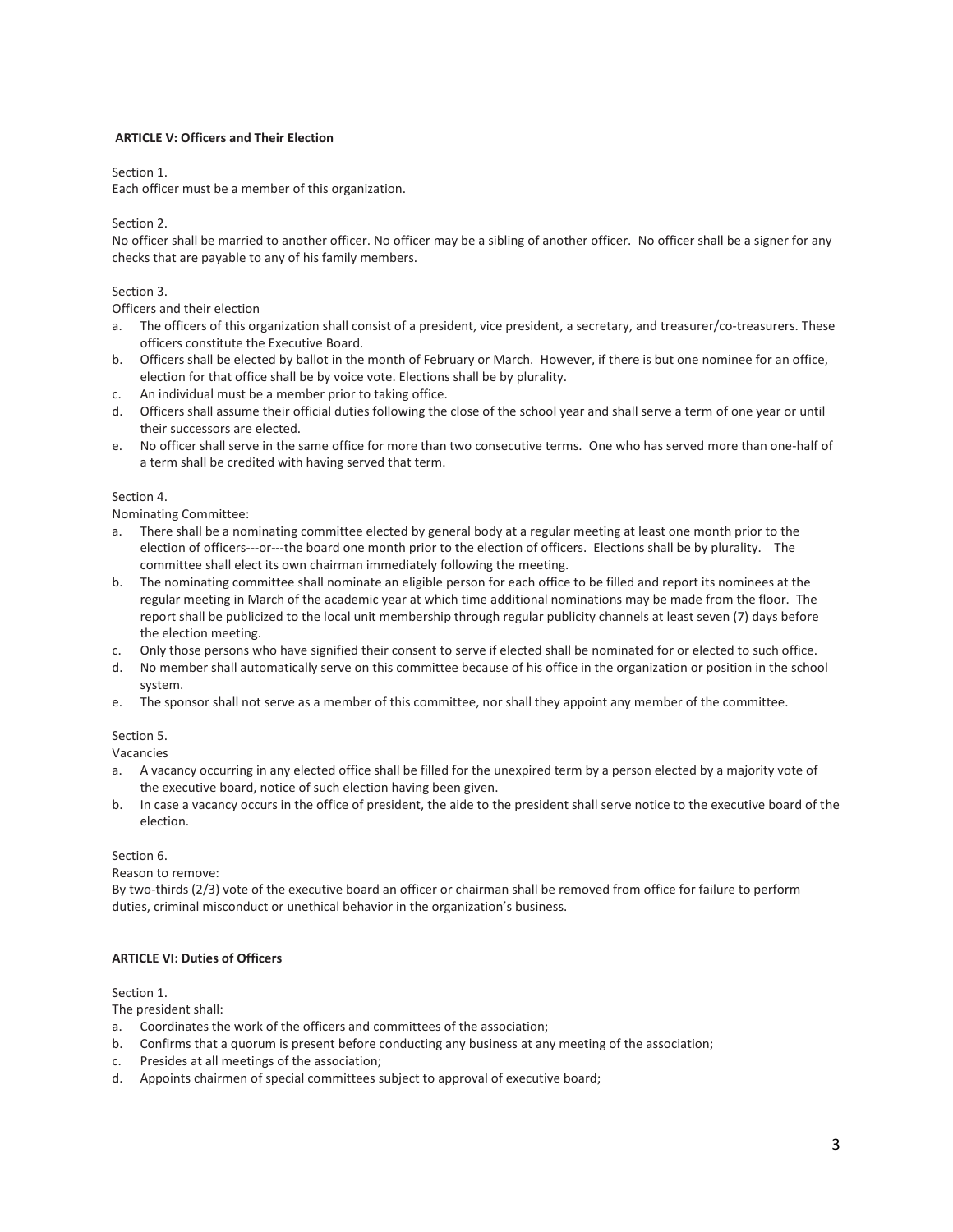- e. Be authorized to sign on bank accounts (two authorizations shall be required on all checks; authorization via e-mail is appropriate) ;
- f. Call a meeting of the newly elected officers within thirty (30) days after the election meeting for the purpose of approving appointments of standing committee chairmen and such other business as becomes necessary;
- g. Is a member ex-officio of all committees except the nominating and audit committees;
- h. Signer on tax return

# Section 2.

Vice President

The vice president shall:

- a. Act as aide-to-the-president, and
- b. Presides in the absence of the president.
- c. Signer on tax return in absence of the president.
- d. Sign on bank accounts (two authorizations shall be required for the issuance of all checks);

# Section 3.

The secretary shall:

- a. Record the minutes of all meetings of the association;
- b. Maintain a compilation of the organization's minutes;
- c. Is responsible for correspondence;
- d. Have a current copy of the bylaws; and
- e. Maintains a current membership list.
- f. Sign on bank accounts (two authorizations shall be required for the issuance of all checks);

## Section 4.

The treasurer/co-treasurers shall:

- a. Have custody of all the funds of the association;
- b. Keep books of account and records including bank statements, receipts, budgets, invoices, paid receipts and canceled checks for five years;
- c. Makes disbursements in accordance with the budget adopted by the organization and approved requests;
- d. Sign on bank accounts (two authorizations shall be required for the issuance of all checks);
- e. Presents a financial report, both written and verbal, at every meeting of the unit and as requested by the board or the organization;
- f. Make a full report at the annual meeting;
- g. Be responsible for the maintenance of such books of account and records as conform to the requirements of Article V, Section 4 of these bylaws; and
- h. Submits books to the audit committee as requested.
- i. Prepare and file Income Tax Return (or have it prepared); and
- j. Signer on tax return.
- k. Prepare and file Sales Tax Quarterly or Annually

# Section 5.

All officers shall:

- a. Attend all meetings of the association;
- b. Perform the duties outlined in these bylaws and those assigned from time to time; and
- c. Deliver to their successors or the president all official materials within fifteen (15) days following the date at which their successors assume their duties.

#### Section 6.

Signers

d. Signers on bank accounts shall not be related by blood or marriage and shall not reside in the same household.

#### **ARTICLE VII: Meetings**

Section 1.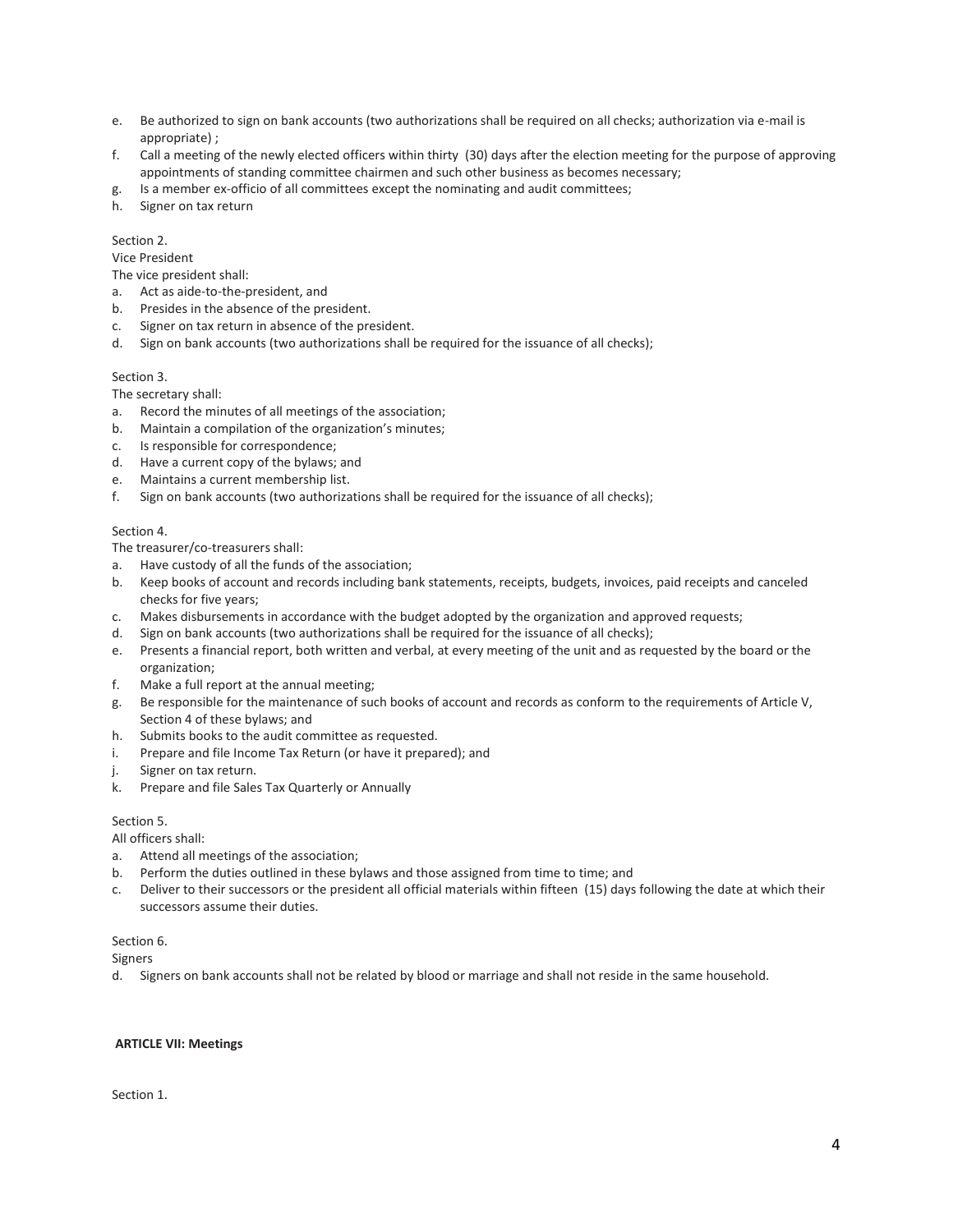This organization shall hold minimum of Nine (9) meetings a year.

- a. Regular meeting dates will be established by the board during the first meeting of the year. Time and dates will be announced to the membership at the first meeting of the year. Five days notice shall be given if change of date is needed.
- b. The regular meeting held in March shall be the election meeting.
- c. The annual meeting in August and June shall be for the purpose of receiving reports of officers and chairmen and for any other necessary business.

#### Section 2.

Special meetings of the association may be called by the president or by a majority of the executive board, at least three days notice having been given.

## Section 3.

Four members shall constitute a quorum for the transaction of business in any meeting of this organization.

#### Section 4.

- a. An agenda shall be made available to all board members prior to monthly working meetings, by the President.
- b. An agenda shall be made available to all members prior to General Meetings, by the Secretary.
- c. A quorum of the board is necessary for any financial decisions to be made which are not already addressed in the approved budget.
- d. In extreme cases, a vote requiring a quorum may be taken by electronic signature
- e. The event of extreme case is determined by the Athletic Director and the President of the LPS Athletic Boosters.

## **ARTICLE VIII: Standing and Special Committee**

# Section 1.

Only members of the association shall be eligible to serve in any elective position.

## Section 2.

The board may create such standing and special committees, as it may deem necessary to carry on the work of the organization. The term of each chairman shall be one (1) year or until the selection of a successor.

# Section 3.

The newly elected president shall call a meeting of the incoming officers within thirty (30) days after the election for the purpose of approving standing committee chairmen and such other business as becomes necessary.

# Section 4.

No chairman shall serve in the same office for more than two consecutive terms. One who has served more than one-half of a term shall be credited with having served that term.

# Section 5.

All standing committee chairmen shall:

- a. Deliver to their successors or the president all official materials within fifteen (15) days following the date at which their successors assume their duties; and
- b. Present a Plan of Work to the executive board for approval. No committee work shall be undertaken without written approval from the executive board.

# Section 6.

The president shall be a member ex-officio of all committees except the nominating and audit Committees.

# Section 7.

The quorum of any committee shall be a majority of its members.

# **ARTICLE IX: Fiscal Year**

Section 1

The fiscal year of this organization shall begin July 1st and end June 30th